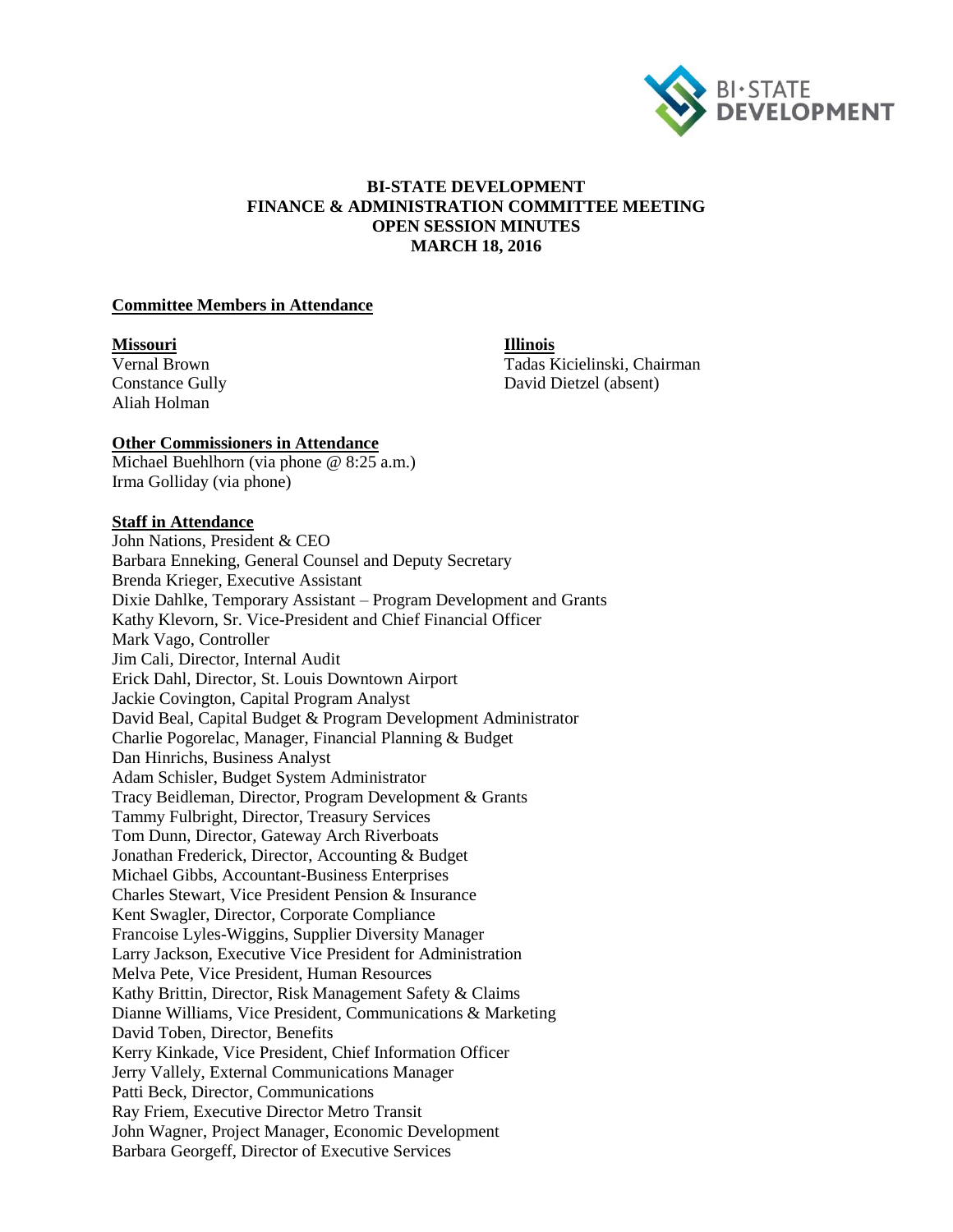#### **Others in Attendance**

None

#### **1. Call to Order**

**8:05 a.m.** Chairman Kicielinski called the Open Session Finance and Administration Committee Meeting to order at 8:05 a.m.

### **2. Roll Call**

**8:05 a.m.** Roll call was taken.

### **3. Public Comment**

**8:05 a.m.** There was no public comment.

## **4. Minutes from August 28, 2015 Finance and Administration Committee Meeting - Open Session**

**8:06 a.m.** The August 28, 2015, Open Session Finance and Administration Committee Meeting minutes were provided in the Committee packet. A motion to approve the minutes was made by Commissioner Holman and seconded by Commissioner Gully. **Motion passed unanimously.**

## **5. Fiscal Year 2017 Fare Recommendation**

**8:07 a.m.** The briefing paper regarding the Fiscal Year 2017 Fare Recommendation was provided in the Committee packet. A brief overview was provided by Ray Friem, Executive Director Metro Transit. The *Moving Transit Forward Long Range Plan* (the **"Plan"**) was adopted in 2010 by Bi-State Development **(BSD)** and East West Gateway Council of Governments **(EWGCG)**. The Plan included a financial model on projected growth of all sources of revenue. Passenger revenue growth along with the appropriate levels of capital and operating support provided for a restored and expanded transit system for the metropolitan area over a twenty (20) year period. BSD implemented fare increases in FY11, FY13, FY15, and one is scheduled for FY17. In FY15, changes in ridership began to emerge due primarily to the combination of regional events, lower fuel prices, and the FY15 fare increase. These changes resulted in a negative trend on the system's ridership and revenues. In the current operating environment, an increase in fares in FY17 would erode an already fragile ridership base resulting in additional revenue losses. Due to the ridership loss and the deployment of the smart card system, management's recommendation is not to implement a fare increase in FY17. This would give BSD an opportunity to re-establish better ridership levels and new technologies. A motion for the Finance & Administration Committee to approve and recommend to the Board that no fare increase be implemented in FY17; and that the issue be reviewed again in the operational and business planning for the FY18 budget was made by Commissioner Gully and seconded by Commissioner Holman. **Motion passed unanimously.**

#### **6. Sole Source Contract Award: Gateway Fire Protection Systems, Inc.**

**8:08 a.m.** The briefing paper regarding the Sole Source Contract Award to Gateway Fire Protection Systems, Inc. report was provided in the Committee packet. Ray Friem, Executive Director of Metro Transit, and Larry Jackson, Executive Vice President of Administration, provided a brief overview. A bid was issued on January 6, 2016, seeking companies to replace the Illinois Bus Facility Underground Loop Fire Suppression System. One bid was received on February 9, 2016, from Gateway Fire Protection Systems, Inc. **("Gateway")**. This bid was compared to the Independent Cost Estimate, prepared by the Transit Operations Division, and invoices received from Gateway for like services provided to their customers. Based on this review, it was determined that the bid was fair and reasonable. A motion for the Finance and Administration Committee to approve and forward to the Board for approval to award a sole source contract in the amount of \$346,511 to Gateway Fire Protection Systems for an Underground Loop Fire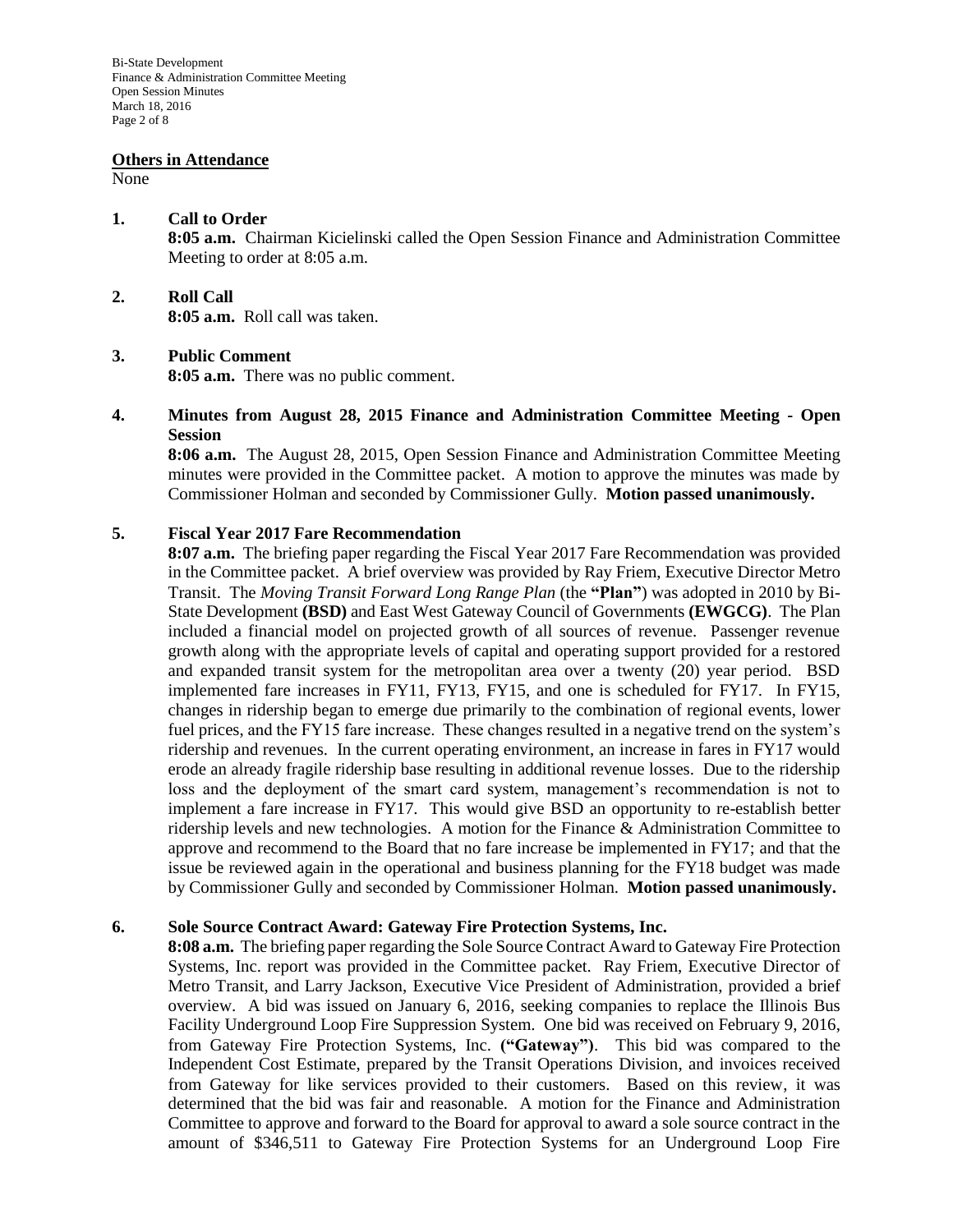Suppression System was made by Commissioner Gully and seconded by Commissioner Brown. **Motion passed unanimously.** 

## **7. Disadvantaged Business Enterprise Program Update**

**8:10 a.m.** The briefing paper regarding the Disadvantaged Business Enterprise Program Update was provided in the Committee packet. Larry Jackson, Executive Vice President of Administration, introduced Francoise Lyles-Wiggins, Manager, Office of Supplier Diversity, to provide a brief overview. Ms. Lyles-Wiggins discussed the three-year Disadvantaged Business Enterprise **(DBE)** goal of 20%, for the period of October 1, 2015, through September 30, 2018. The U.S. Department of Transportation 49 CFR, Part 26 ensures that DBE firms are afforded viable opportunities to participate on BSD projects agency-wide. The BSD Office of Supplier Diversity **(OSD)** administers the DBE Program, and as a recipient of federal financial assistance through the Federal Transit Administration **(FTA)**, BSD is required to maintain a DBE Program. OSD sets BSD's three-year goals and monitors progress toward goal attainment. BSD's report submitted to the FTA on December 28, 2015, projected that BSD would achieve overall 20% DBE participation with 15% of the goal achieved through race neutral means and 5% through race conscious means. The FTA approved BSD's 2016 – 2018 DBE goal on January 20, 2016. BSD exceeded its projected goal of 16% during Federal Fiscal Year **(FFY)** 2012 and 2013, and as a result an adjustment to the use of contract goals was implemented. The adjustment resulted in a shortfall at the end of FFY15 and as required a shortfall analysis report was developed and submitted to FTA for review and approval. The analysis outlined OSD's corrective action plan and implementation of the plan has begun. A motion for the Finance and Administration Committee to discuss and forward to the Board for approval BSD's revised three-year DBE goal of 20%, for the period of October 1, 2015 through September 30, 2018 was made by Commissioner Brown and seconded by Commissioner Golliday. **Motion passed unanimously.**

## **8. Bi-State Development Operating and Capital Budget FY 2017 – 2019**

**8:15 a.m.** The briefing paper regarding the Bi-State Development Operating and Capital Budget FY 2017 – 2019, and the draft Budget were provided in the Committee packet. Tracy Beidleman, Director of Program Development & Grants, and Mark Vago, Controller, provided a brief overview. Mr. Vago stated that the  $2017 - 2019$  Budget incorporates the rebranding as Bi-State Development, relocating the headquarters, reorganizing BSD and implementing three internal service funds. John Nations, President & CEO, and Ray Friem, Executive Director, Metro Transit were featured in an article in *Mass Transit Magazine* discussing the economic benefits of mass transit. This is just one of the industry related magazines in which articles about Metro have been featured. BSD/Metro Transit has been recognized internationally for its world class vehicle maintenance program; and in the past 12 months BSD has won awards in procurement, marketing, communications, finance and other areas of the company. Mr. Nations was awarded the 2015 Good Scout Award for his many contributions to the region.

The annual budget is presented in accordance with Board Policy and the funding source for the Operating and Capital Budget includes operating revenue of each entity, local, state, and federal funding sources. The FY17 – FY19 Operating and Capital Budgets take into account the current economic conditions and conservatively estimate revenue, expense, and capital replacement and rehabilitation needs. BSD has focused its expertise on resources for regional economic development through the St. Louis Regional Freightway and the Research Institute. The opening of the North County Transit Center, rehabilitating infrastructure, modernizing the bus and rail fleet and equipment, and collaborating with CityArchRiver project renovations will enhance the customer's experience. The transit operating and non-operating revenues total \$309.4 million, with the largest contributions from St. Louis County, St. Clair County, St. Louis City, and passenger revenue. The transit operating and non-operating expenses total \$310.8 million, with compensation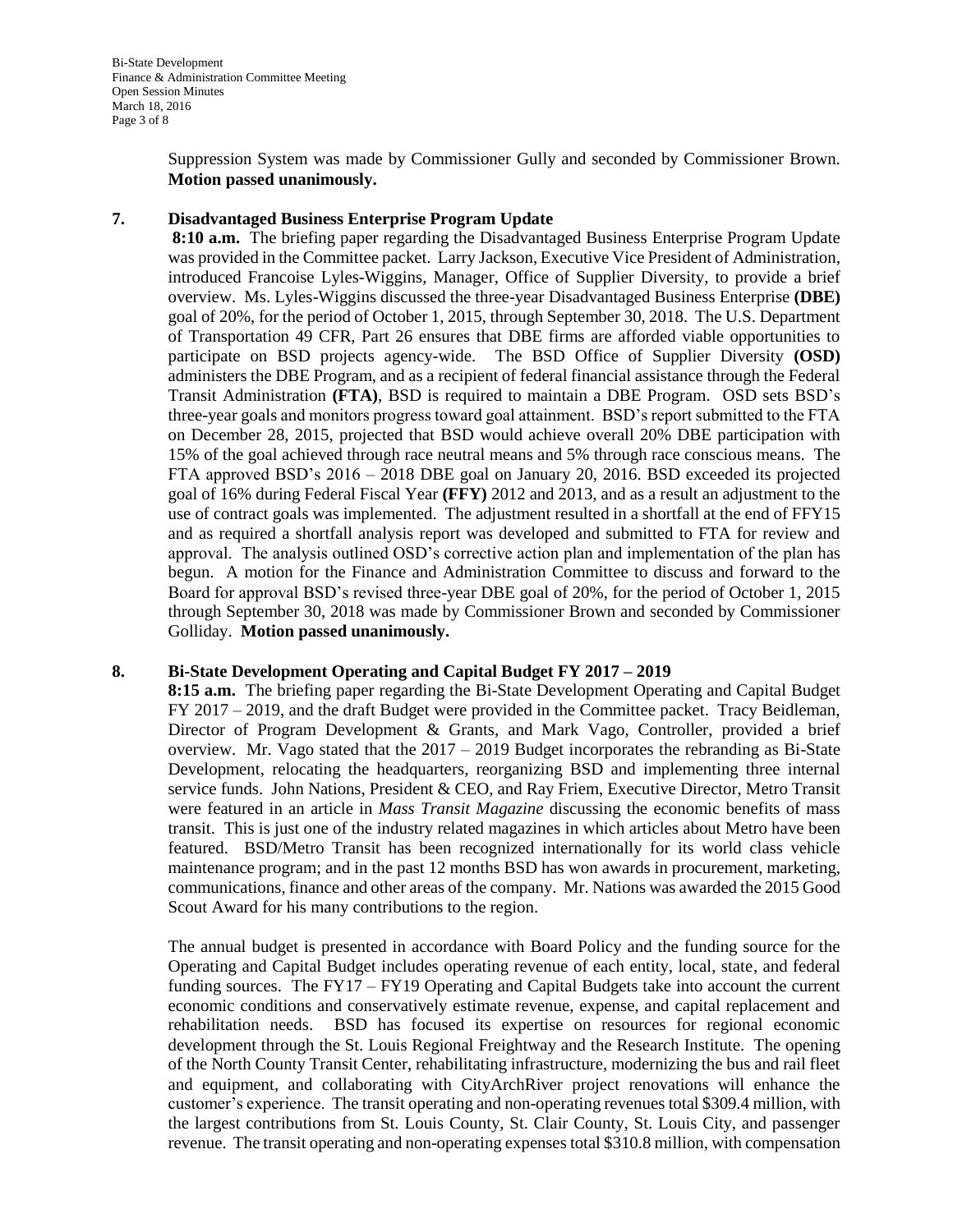making up the largest portion. Source of funds for the Capital Budget for FY17 - FY19 are \$159 million from local funding and \$474.9 million from federal funding for a total of \$633.9 million.

### **\*\*8:25 a.m. Commissioner Buehlhorn joined the meeting via phone.**

Ms. Beidleman discussed the new transportation law that was recently enacted, the Fixing America's Surface Transportation **(FAST)** Act that was signed by President Obama on December 4, 2015. It became effective October 1, 2015, and will extend through September 30, 2020. The FAST Act was intended to provide steady predictable funding over the five (5) year authorization period with an increase in funding to transit programs. FAST maintains other formula based funding source programs authorized under the prior transportation law, MAP-21. In addition, several discretionary programs have been maintained including the Congestion Mitigation and Air Quality and Surface Transportation programs. One of the biggest changes was the reintroduction of the Bus and Bus Facility Discretionary Program. Funding was reestablished to support competitive grant opportunities. There will be \$55 million per year set aside to provide funding to support Low and No Emission vehicles that support clean air efforts. The change to Section 5307 Urbanized Area Formula Program eliminates the 1% Enhancement set aside. Physical art was eliminated from the program under MAP-21. FAST now makes the incremental costs of incorporating art into a project or incorporating non-functional landscaping into facilities, as well as the cost of an artist on a design team, an ineligible expense. BSD will have to identify other funding options to support artist collaboration and facility landscaping needs. BSD will also be required to maintain equipment and facilities in accordance with the transit asset management plan. Approximately 69% of the federal funding is planned from formula programs that include 5307 Urbanized Area Formula, 5337 State of Good Repair, 5339 Bus and Bus Facility funding and the remaining funding previously apportioned under the Fixed Guideway program. Approximately 31% of the funds are planned from various discretionary sources such as the TIGER program, CMAQ program, STP, Enhanced Mobility of Individuals and Seniors with Disabilities, and Homeland Security, as well as funding previously appropriated under the New Freedom and JARC programs. The Missouri local sales tax makes up approximately 57% of the local match required for capital projects. The Illinois local match, including funding from SCCTD and grant funds through IDOT, make up 8.9% of the planned local funds to support Illinois related capital projects. These capital funds will be allocated to capital activities and planned major project expenditures over the next three years.

Some discussion followed regarding fare enforcement infrastructure changes. Mr. Friem advised the Board that he would provide a link to the independent analysis that would show that there would be no return on this type of investment. The physical barrier equipment is estimated to cost approximately \$40 million. MetroLink was designed to be open with multiple walk up points. BSD would have to build ADA compatible ingress and egress and a plaza at every station to eliminate track access. The new smart card system is expected to make fare enforcement easier and reduce losses. Although the smart card system return on investment is difficult to quantify, management believes it would provide better revenue enforcement, control discounts, offer customer convenience, and greatly reduce transfer abuse.

The presentation also included a discussion regarding Tourism Innovation that includes the Gateway Arch, the Riverboats, and the Heliport. The Gateway Arch Tram System total revenue was \$7.6 million, and the total expenses were \$5.5 million. The Other Expense category was up because of additional promotional and advertising related to the opening of the Arch. The net income totaled \$2.1 million before depreciation. Discussions continued regarding the Gateway Arch Tram System capital projects. The Riverboat sightseeing and dinner cruise ticket prices increased by \$2 for both children and adults. Based on historical trends, 18 flood days were included in the financial statements for the 2017 budget; and there was one capital project related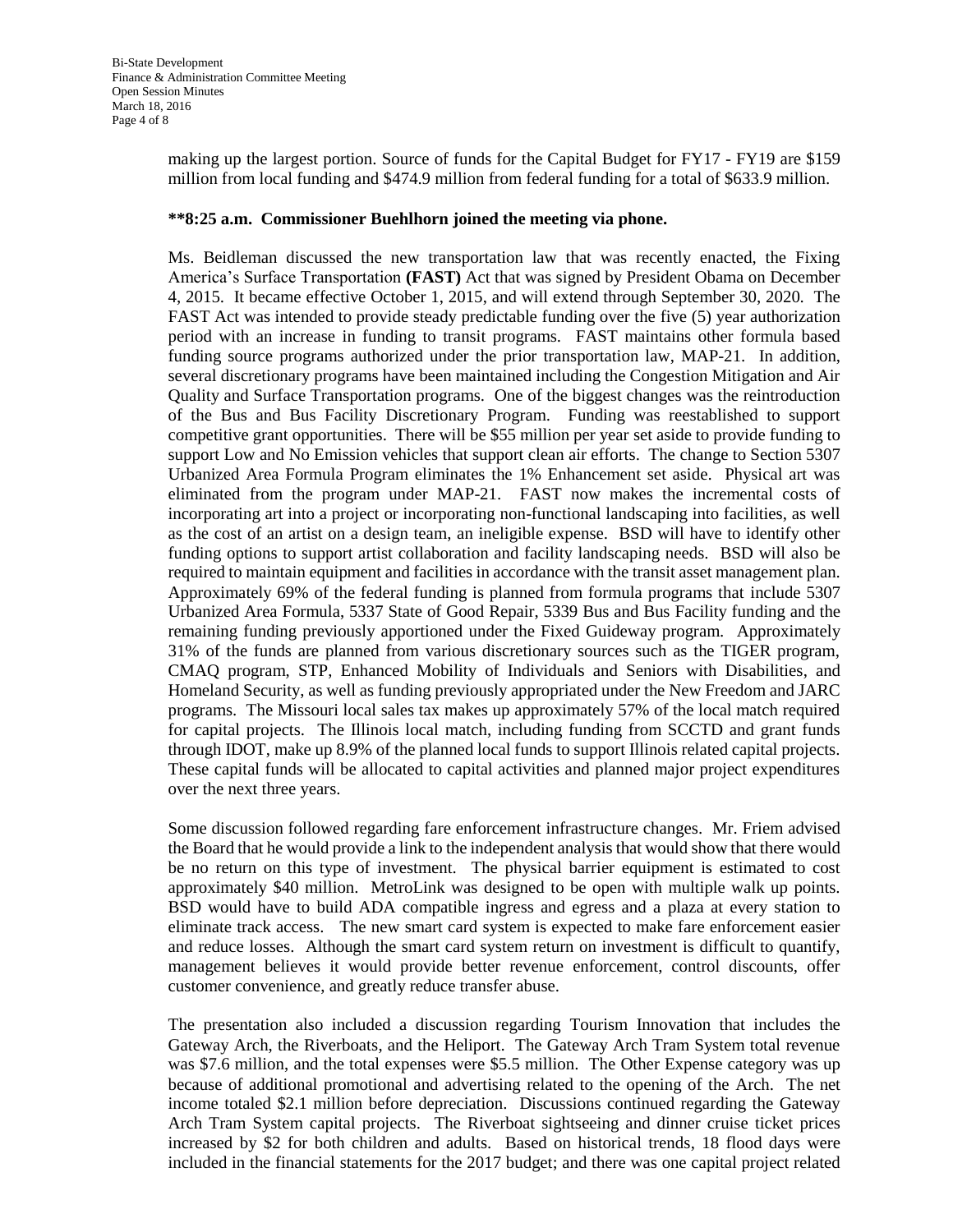to the engine rebuild for the Becky Thatcher riverboat. The Riverfront Attractions for the 2017 budget had revenue of \$2.7 million, which includes the increases related to the change in ticket prices. The Heliport rental is \$5,500 per month. In addition, when receipts reach certain thresholds, BSD receives a percentage of those receipts. The expenses were \$2.6 million, resulting in a net income of approximately \$100,000 before depreciation. The St. Louis Downtown Airport **(Airport)** revenue was \$1.5 million, total expenses were \$1.6 million, with a net income loss before depreciation of \$122,214. Discussions followed on plans to better improve revenue at the Airport.

A motion for the Committee to approve and refer to the Board to approve the FY17 – FY19 Operating and Capital Budget was made by Commissioner Gully and seconded by Commissioner Brown. **Motion passed unanimously.**

#### **9. 2 nd Quarter Financial Statements**

9:10 a.m. The 2<sup>nd</sup> Quarter Financial Statements Report was provided in the Committee packet. This report was informational only and no Committee action was required. A copy of this report will be kept at the office of the Deputy Secretary.

#### $10.$ **nd Quarter Performance Indicators**

9:10 a.m. The 2<sup>nd</sup> Quarter Performance Indicators Report was provided in the Committee packet. This report was informational only and no Committee action was required. A copy of this report will be kept at the office of the Deputy Secretary.

#### **11. 2 nd Quarter Procurement Report**

**9: 18 a.m.** The 2nd Quarter Procurement Report was provided in the Committee packet. This report was informational only and no Committee action was required. A copy of this report will be kept at the office of the Deputy Secretary.

# **12. January Treasury Report**

**9:19 a.m.** The January 31, 2016, Treasury Report was provided in the Committee packet. Tammy Fulbright, Director, Treasury Services provided a brief overview. The total Bi-State Development directed investments were \$194 million, and the average rate of return was 44 basis points or .44%. In comparison to June 2015, we had about \$200 million of BSD directed investments, with an average return of 28 basis points or .28%. It is a good sign that the average rate of return is improving. Trustee Directed Funds are \$50 million with an average rate of return of 1.39%. BSD is able to invest these funds for a longer duration. The Federal funds rate was increased from the 0 to .25% range to .25% to .50% range. For the consumer and corporate borrowing, the increase results in higher cost of borrowing. Speculation is that the rates may increase twice this year. The short term rates as of January 31, 2016, for T Bill was .44%, Agency Discount Notes was .68%, and Collateralized CD was .65%. The long term rate for 2 year Agency Bonds was 1.00%, and for 3-year Agency Bonds was 1.25%. The current rates for March are about the same with the exception of Treasury bills. In anticipation of a possible Fed increase, Treasury bills were up about a quarter percent. This report was informational only and no Committee action was required. A copy of the report will be kept at the office of the Deputy Secretary.

## **13. Pension Plan & 401(k) Retirement Savings Program Investment Performance Update as of 12/31/15**

**9:21 a.m.** The briefing paper and attachments regarding the Pension Plan and 401(k) Retirement Savings Program Investment Performance Update as of 12/13/15 were provided in the Committee packet. Charles Stewart, Vice President Pension and Insurance, provided a brief overview. Mr. Stewart discussed the year-ended December 31, 2015 Pension Plan and 401(k) Retirement Savings Program Investment Performance Reports that were presented to the respective trustees by Ellwood Associates, at the February 2016 trustee meetings.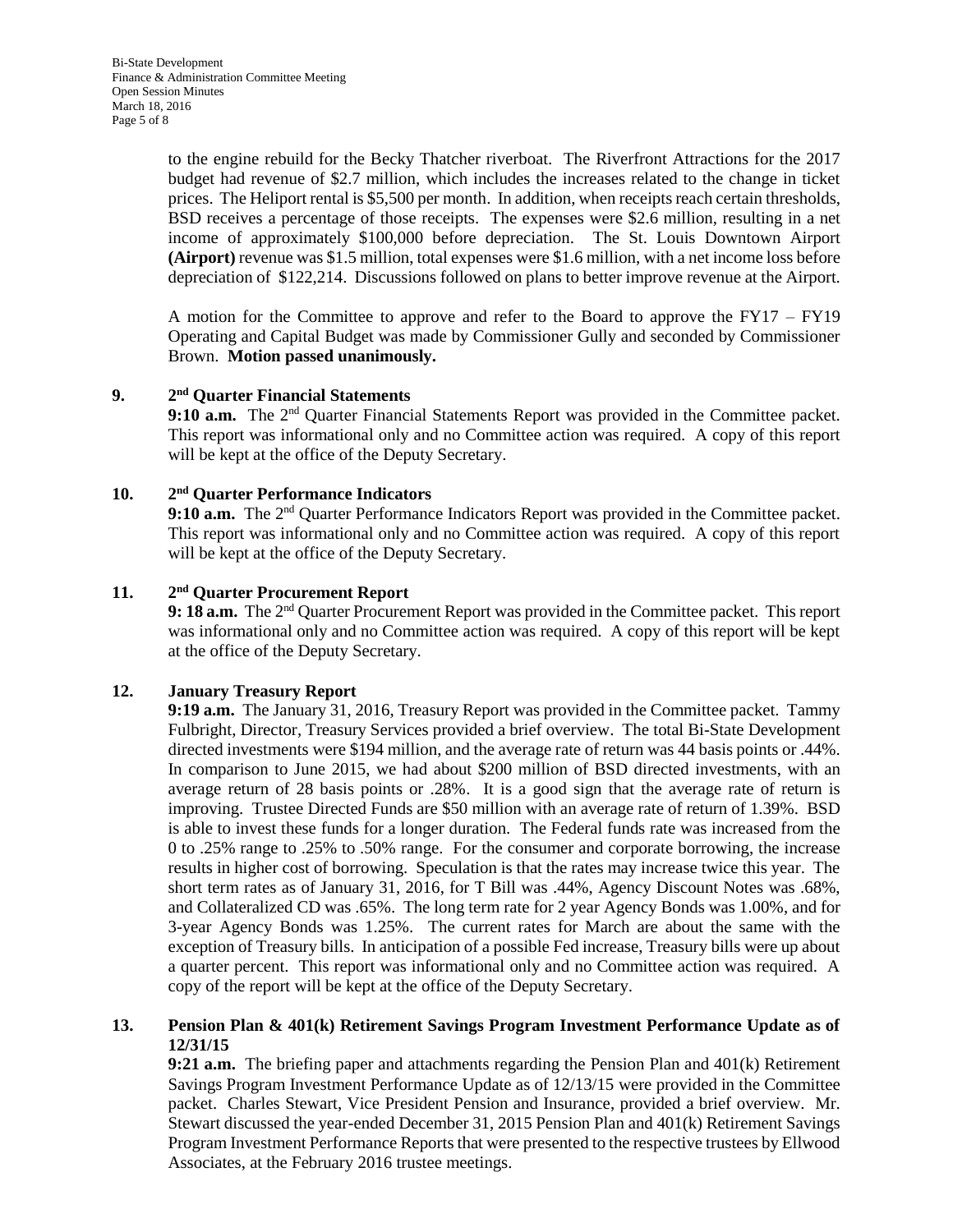Salaried Pension Plan: The Salaried Pension Plan total assets as of December 31, 2015 were \$54.7 million. After falling to \$33.4 million in 2008, assets have steadily grown, increasing by over \$20 million since the financial crisis. Weak investment performance, together with modestly negative cash flows have resulted in a lower 2015 Portfolio value. Total assets are lower by \$1.1 million, and the portfolio experienced a net spending outflow of \$800,000 since the beginning of 2015. During the fourth quarter, the Salaried Pension Portfolio had a 2.4% rate of return. The Portfolio declined by 40 basis points for calendar year ended December 31, 2015. Since inception the total portfolio has a 7.6% average annual rate of return outpacing its benchmark by 40 basis points. The portfolio's investments are in line with its target allocations. The portfolio investment managers are performing in line with expectations.

401(k) Retirement Savings Program: The total assets for the 401(k) Program are \$40.3 million as of the end of the fourth quarter 2015. Participant contributions have been consistent throughout the market environment. The Program had \$3.5 million in new contributions during 2015. Allocations to individual funds and asset types remain relatively unchanged from the beginning of the year. The T. Rowe Price Lifecycle Funds continue to grow in popularity. No changes to the investment manager lineup was recommended. Each investment is performing in line with Ellwood's expectations.

IBEW Pension Trust – Local 2 and Local 309: The total assets as of December 31, 2015, were \$3.7 million, gaining approximately \$200,000. Total portfolio market values have steadily increased. The portfolio rallied strongly following the sell-off that occurred during the third quarter. All Portfolio investment managers are performing in line with expectations, and no recommendations for replacement were advised. Asset allocation continues to split with 65% equities and 35% fixed income. Ellwood recommended rebalancing \$70,000 of the Plan's cash balance. The Committee approved purchasing \$50,000 of Harbor International and \$20,000 of Vaughn Nelson.

788 Pension: The total assets are \$116.9 million. Fund flows to date have been modestly negative with contributions of \$13.3 million compared to benefit payments of \$14.8 million. This trend is consistent with previous calendar years. The fourth quarter rate of return was 2.5%. Longer term performance remains favorable. The Portfolio's current real estate allocation is modestly overweight. Underweight exposures to equities and hedge funds offset the real estate allocation. No action to rebalance the portfolio is recommended at this time. In November 2015, BlueCrest announced their decision to close their business to outside investors. BlueCrest returned 75% of the Trust's money by the end of January 2016, with an additional 15% to be received by the end of March. A 10% reserve will be withheld until July 2016, when the Fund completes its audit. Due to the fund closure, Ellwood recommended redeploying the proceeds from the BlueCrest redemption to the existing hedge fund managers (approximately \$2 million each). The existing managers (HBK and Och-Ziff) are adequately diversified, and should retain the hedge fund portfolio's expected risk/return profile. All other investment managers are performing in line with Ellwood's expectations. No additional recommendations were advised. These reports were informational only and no Committee action was required. A copy of the reports will be kept at the office of the Deputy Secretary.

## **14. Pension Audit Update**

**9:40 a.m.** The briefing paper and Pension Audit Update Report were provided in the Committee packet. Charles Stewart, Vice President Pension and Insurance, provided a brief overview. The Pension Data Audit, issued by Bi-State Development's Internal Audit Department **(IAD)** in March 2012, identified policy, procedures, recordkeeping and internal control deficiencies that affected both financial reporting and the general administration of the pension plans. A recommendation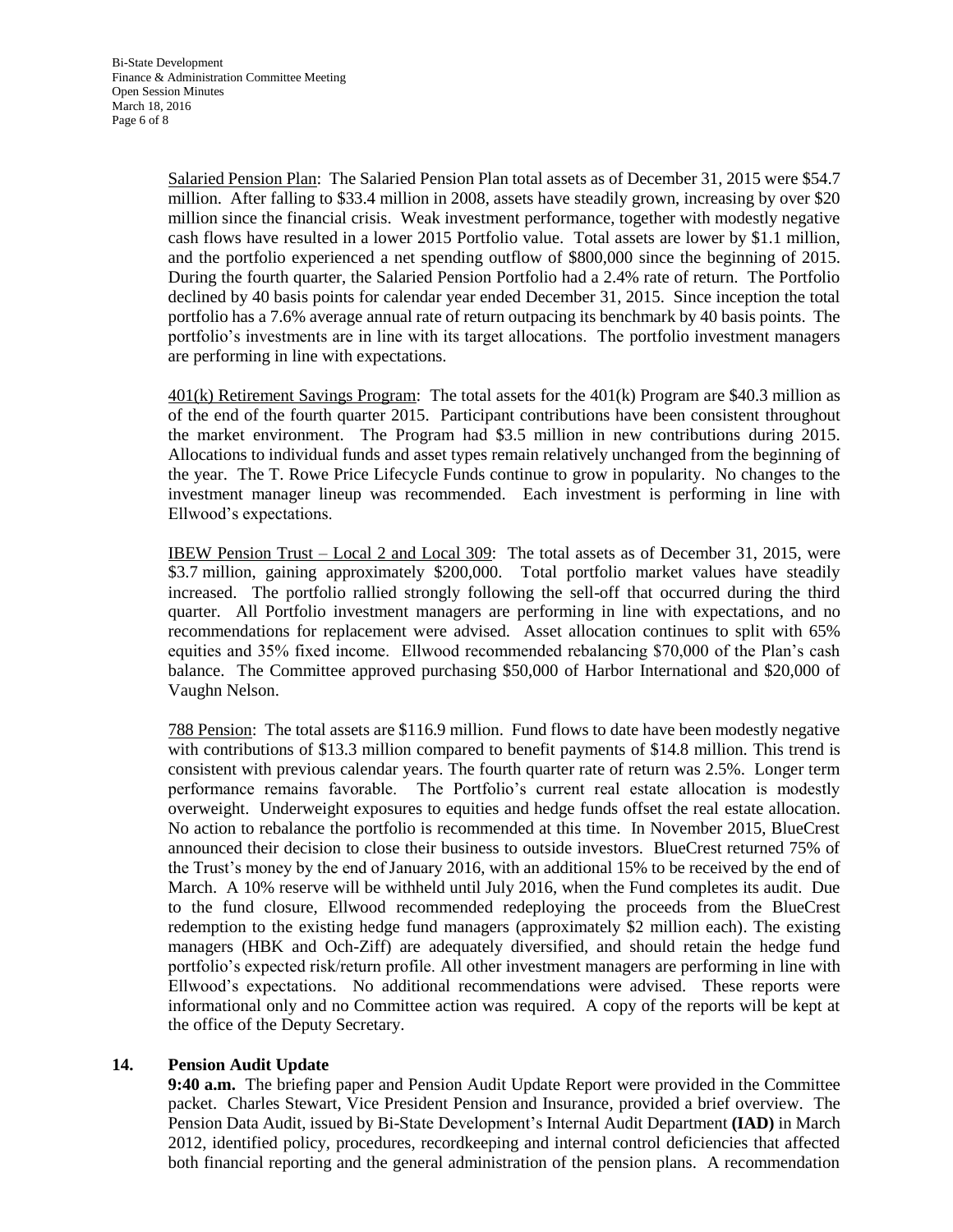was made by IAD for the pension trustees to engage an independent certified public accounting firm to perform an annual financial statement audit. This recommendation was implemented and the audit reports reflect significant progress in addressing the deficiencies noted by IAD. The four pension plans financial audit reports for fiscal years 2007, 2008, 2009, and 2010 were issued by Mayer, Hoffman, McCann, PC **(MHM)** in September 2012. Audit reports for fiscal years 2011 and 2012 were issued in February 2014; for fiscal years 2013 and 2014, the reports were issued in May 2015; and for fiscal year 2015, in September 2015. The financial audit report for the 401(k) Plan for fiscal years 2006 to 2012 was issued in September 2014; and issued for fiscal years 2013 and 2014 in February 2016. At the February 2016 Pension Committee meetings, the Pension Trustees for all committees voted to seek audit proposals for the next round of annual audits. MHM issued clean audit opinions for fiscal year ended 2015 for all four pension plans; and for 2013 and 2014 for the 401(k) Retirement Savings Program. This report was informational only and no Committee action was required. A copy of the report will be kept at the office of the Deputy Secretary.

## **15. 2015 Pension Valuation Update**

**9:43 a.m.** The briefing paper and attachments regarding the 2015 Pension Valuation Update were provided in the Committee packet. Charles Stewart, Vice President Pension and Insurance, provided a brief overview. As of June 1, 2015, the funded ratio for the Salaried Pension Plan was 78.3%, and the unfunded liability was \$16,062,541. As of April 1, 2015, the funded ratio for the IBEW Pension Plan was 86.5% and the unfunded liability was \$559,229. As of April 1, 2015, the funded ratio for the Local 788 Pension Plan was 59.6% and the unfunded liability was \$80,003,001. ATU Local 788 agreed to merge the Division 788 O&M and the Clerical Pension Plans, effective April 1, 2015. As of April 1, 2014, the funded ratio for Local 788 O&M Pension Plan was 56.4% and the unfunded liability was \$80,652,709. For the Clerical Plan, the funded ratio was 45.0% and the unfunded liability was \$6,424,007. If the Plans had been merged on April 1, 2014, the funded ratio for the combined plans would have been 55.7% and the unfunded liability would have been \$87,076,716. This report was informational only and no Committee action was required. A copy of the report will be kept at the office of the Deputy Secretary.

## **16. Pension & Insurance – Internal Service Funds Update**

**9:53 a.m.** The briefing paper and Pension and Insurance Internal Service Funds Update were provided in the Committee packet. Charles Stewart, Vice President Pension and Insurance, provided a brief overview. The accounting, reporting, and management of the Self-Funded Health Insurance, General Liability and Worker's Compensation programs, which includes the current activities of the Benefits and Risk Management Departments, are being reorganized to achieve the accountability objectives of the Board. The Finance and Internal Audit Departments are playing significant roles in the development of the infrastructure and the financial reporting processes for this reorganization. The three Internal Service Funds established are: 41- Health Self-Insurance Internal Service Fund; 42 – Casualty Self-Insurance Internal Service Fund; and 43 – Workers Compensation Self-Insurance Service Fund. Mr. Stewart has been given full authority and responsibility for all operations relating to these Internal Service Funds. This report was informational only and no Committee action was required. A copy of the report will be kept at the office of the Deputy Secretary.

## **17. Health Care Reform Impact Update**

**10:00 a.m.** The briefing paper regarding the Health Care Reform Impact Update was provided in the Committee packet. Dave Toben, Director of Benefits, provided a brief overview. The Benefits Department along with a health and welfare plan consultant are engaged in monitoring the guidance being released by the U.S. Health and Human Services **(HHS)** Department enacting this legislation. Major impacts from the legislation began to be felt in 2014 for individuals and in 2015 for employer groups. Mr. Toben's remarks highlighted the state and federal Health Care Exchanges as well as